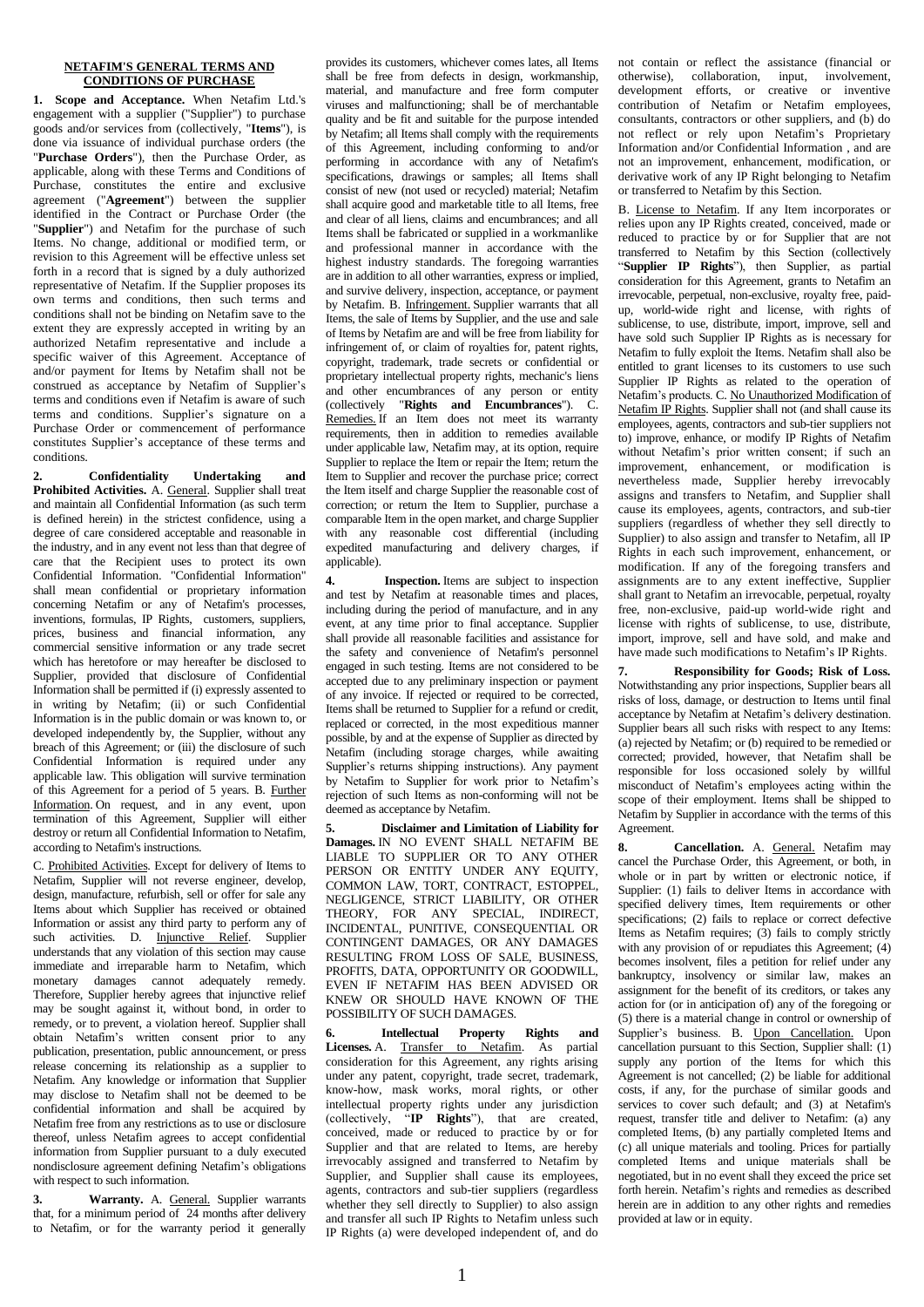**9. Indemnity by Supplier.** Supplier shall defend, indemnify and hold harmless Netafim (and its officers, directors, agents and representatives and affiliates) from and against any and all claims, suits, losses, penalties, damages (whether actual, punitive, consequential or otherwise) and associated costs and expenses (including attorney's fees, expert's fees, and costs of investigation) and all liabilities that are caused in whole or in part by: (a) any actual or alleged infringement of any Rights and Encumbrances; (b) any breach by Supplier of this Agreement; (c) any negligent, grossly negligent or intentional act, error or omission by Supplier, its employees, officers, agents or representatives in the performance of this Agreement; (d) any act or omission of Supplier, its employees or agents in connection with the performance of any Purchase Order; or (e) any claims that are for, in the nature of, or that arise under warranty, strict liability or product liability with respect to or in connection with the Items. Nothing in this section shall limit any other remedy of Netafim.

**10. Force Majeure.** A failure by either party to perform due to causes beyond the control of and without the fault or negligence of such party is deemed excusable during the period in which such cause of failure continues. Such causes may include acts of God, or the public enemy, acts of Government (in sovereign or contractual capacity), accidents, fire, flood, epidemic, strike, freight embargo and unusually severe weather. When Supplier becomes aware of any actual or potential force majeure condition, Supplier shall immediately notify Netafim of the condition. Supplier is not excused from any of its obligations pursuant to this Agreement due to any reasonably foreseeable or preventable situation (including, but not limited to, late or insufficient deliveries by other suppliers, personnel turnover, labor disputes or strikes involving Supplier's own personnel or third party equipment).

**11. Shipping and Delivery.** Time is of the essence. No partial delivery or delivery of added quantities shall be made unless Netafim has given prior written consent. All prices for Items shown in this Agreement shall be deemed to include any fees or costs related to handling, packaging, crating, export, insurance, shipping or other related delivery expenses unless otherwise set forth in this Agreement. Unless specifically approved by Netafim in advance and in writing, Netafim shall not be responsible for delivery costs and expenses (i) for a service level (ground, air, second-day, next-day) that exceeds the authorized shipping service level; (ii) in excess of the costs determined by Netafim; (iii) for Supplier to use expedited delivery methods; or (iv) incurred in connection with the transportation of Items between Supplier and a sub-tier supplier or any other supplier. Netafim may recover and offset or adjust payment for those delivery costs and expenses that Netafim incurs, and for which Netafim is not responsible under this Section. Supplier will preserve, pack, package and handle the Items so as to protect the Items from loss or damage and in accordance with best commercial practices in the absence of any specifications that Netafim may provide. Delivery method and delivery dates shall be as set out in the Purchase Order.

**12. Termination for Convenience.** Netafim may terminate the Purchase Order, this Agreement, or both for its convenience in whole or in part at any time by written or electronic notice. Upon such termination, Supplier shall, to the extent practicable and at the time specified by Netafim, stop work and terminate outstanding orders under the Agreement, protect all property in which Netafim has or may acquire an interest, and transfer title and make delivery to Netafim of all Items, materials or other property held or acquired by Supplier in connection with the terminated portion of this Agreement. Netafim's maximum liability for Items related to such termination shall be a pro-rata amount of the total Agreement price, less advances or other payments, based upon the price for Items delivered or completed prior to termination, and the actual costs (including a reasonable profit) for work in process incurred by Supplier which are allocable to the terminated portion of this Agreement. Netafim shall have no liability at law or in equity under this Section unless Supplier submits a detailed claim to Netafim within three months after Netafim's notice of termination. **Change Orders.** By written notice, Netafim may suspend performance under this Agreement, change the quantities of Items, extend or shorten delivery requirements or make other changes within the general scope of this Agreement, including without limitation, to: (a) applicable specifications, drawings, and other documents; (b) method of shipment or packing; and (c) the place or date of delivery, inspection or acceptance. If such a change causes an increase in the cost of or time required for Supplier's performance, then an equitable adjustment shall be made in the price or other terms of this Agreement if requested by Supplier in writing prior to change implementation and subject to mutual consent of Netafim and Supplier. Supplier shall continue with performance of this Agreement in accordance with the notice of change or amendment. A change by Netafim pursuant to this Section shall not constitute a breach or default by Netafim.

**13. Invoices; Payment Terms.** Invoices shall contain purchase order number, a description of Items, quantities, unit prices, extended totals, applicable taxes and any other information specified by Netafim. Payment of an invoice shall not constitute acceptance of Items and shall be subject to adjustment for errors, shortages, defects, or other causes. Netafim may set off any amount owed by Netafim against any amount owed by Supplier or any of its affiliated companies to Netafim. Payment in connection with any discount term will be calculated from: (a) scheduled delivery date, (b) actual delivery date, or (c) the date an acceptable invoice is received, whichever is latest; payment under a discount term is deemed made on the date of mailing of Netafim's check. If payment is made electronically, payment shall be deemed made when the Supplier's depository institution receives or has control of the payment.

**14. Taxes.** With the exception of Value Added Tax ("**VAT**") which, if applicable, shall be at the rate valid at the time of delivery, Supplier is responsible for all taxes imposed by any taxing authority or government entity in connection with any Purchase Order. Each payment to be made by Netafim under a Purchase Order shall be subject to any deduction, withholding or set-off of tax as may be required under applicable laws, and Supplier will upon request provide Netafim with appropriate tax documentation that is necessary to prevent or minimize such deduction, withholding or setoff of tax. Every invoice must include Supplier's VAT Identification Number.

**15. Insurance**. Supplier will secure and maintain insurance providing coverage for liabilities to third parties for bodily injury (personal injury) and damage to property in amounts sufficient to protect Netafim in the event of such injury or damage, and will be in compliance with any and all laws, regulations or orders addressing the liabilities of an employer to its employees for injuries and disease suffered in connection with employment. Supplier further will maintain such additional types of insurance as is customary for a company of similar size and similar operations to Supplier in the jurisdiction or jurisdictions in which Supplier's operations take place and in any event an insurance sufficient in order to cover its obligations under this Agreement.

**16.** Compliance. A. Supplier warrants and represents that no applicable law, rule, regulation, order or ordinance of any state, any governmental agency or authority of any country has been violated in supplying the Items ordered herein B. Anti-Corruption and Anti Bribery Laws and Conduct: B. The Supplier, including its applicable stakeholders, including, inter alia, any owner, shareholder (direct or beneficial), officer, director, employee, agent, third party representative, subcontractor, contractor or other individual with any direct or indirect beneficial interest, shall comply with Anti-Corruption Laws (defined below) and shall not cause Netafim, its subsidiaries or affiliates (collectively,

"Affiliates") to be in violation of any Anti-Corruption Law. "Anti-Corruption Laws" mean collectively applicable foreign and domestic anti-bribery and anticorruption laws, regulations, orders, judicial decisions, conventions and international financial institution rules regarding domestic or international corruption, bribery, ethical business conduct, money laundering, political contributions, gifts and gratuities, or lawful expenses to public officials and private persons, agency relationships, commissions, lobbying, books and records, and financial controls. The Supplier represents and warrants that it, its owners, directors, employees and its agents, and employees have not and will not pay, offer, or promise to pay any money, financial benefit or thing of value to any government, or party official, candidate or employee at any level, including employees of state owned or controlled enterprises ("Government Officials") (i) for the purpose of influencing any act or decision of such person or party in order to obtain or retain business, or to direct business to any person; or (ii) with regards to Government Officials and/or private individuals, to induce that person to, or reward that person not to perform its functions in connection with that person's employment or engagement. The Supplier further represents that the Supplier, nor any of its Affiliates or representatives have, directly or indirectly, taken any action that would cause them to be in violation of any Anti-Corruption Laws. The Supplier represents and warrants that no owner, shareholder (direct or beneficial), officer, director, employee, agent, third party representative, subcontractor, contractor or other individual with any direct or indirect beneficial interest in Supplier or Supplier's payments under this Agreement, or any immediate family relation of any such person (collectively, "Interested Persons"), is a foreign Public Official or Entity. A "Public Official or Entity" means (i) an officer, employee, agent, contractor or representative of any government or military, including, but not limited to, a customs official; (ii) any department, agency, corporate entity, instrumentality or political subdivision of any government or military; (iii) any person or commercial entity acting in an official capacity for or on behalf of any government or military; (iv) any candidate for political office, any political party or any official of a political party. Supplier shall notify the Company immediately if it learns at any time during the term of this Agreement that (i) an Interested Person becomes a foreign Public Official or Entity, or (ii) a foreign Public Official or Entity acquires an ownership, voting, or economic interest in Supplier or a legal or beneficial interest in Supplier's payments under this Agreement.. C. The Supplier (a) is not a Sanctioned Person, (b) has not, in the past five (5) years engaged in, has any plan or commitment to engage in, direct or indirect dealings with any Sanctioned Person or in any Sanctioned Country, or (c) has in the past five (5) years violated, or engaged in any conduct sanctionable under, any [Sanctions](https://www.lawinsider.com/clause/sanctions) Law, nor been the subject of an investigation or allegation of such a violation or sanctionable conduct. The Supplier shall conduct itself in accordance with Sanction Laws for the purposes of this Agreement. For the purposes herein, "Sanctioned Person" means, at any time, (a) any person listed in any sanctions-related list of designated Persons maintained by the Office of Foreign Assets Control of the U.S. Department of the Treasury, the U.S. Department of State, or by the United Nations Security Council, the European Union or any European Union member state, (b) any Person operating, organized or resident in a Sanctioned Country or (c) any Person owned or controlled by any such Person or Persons described in the foregoing clauses (a) or (b). ["Sanctioned](https://www.lawinsider.com/clause/sanctioned-country)  [Country"](https://www.lawinsider.com/clause/sanctioned-country) means at any time, a country or territory which is the subject or target of any Sanctions. "Sanction Laws" means laws and executive orders of the United States of America, the United Nations Security Council, the European Union the United Kingdom, and the applicable laws of the jurisdictions under which the Supplier operates, imposing economic or financial sanctions or trade embargoes, and regulations implementing such laws and executive orders. D. Privacy. Supplier shall comply with the applicable laws pertaining to privacy in its jurisdiction or jurisdiction of